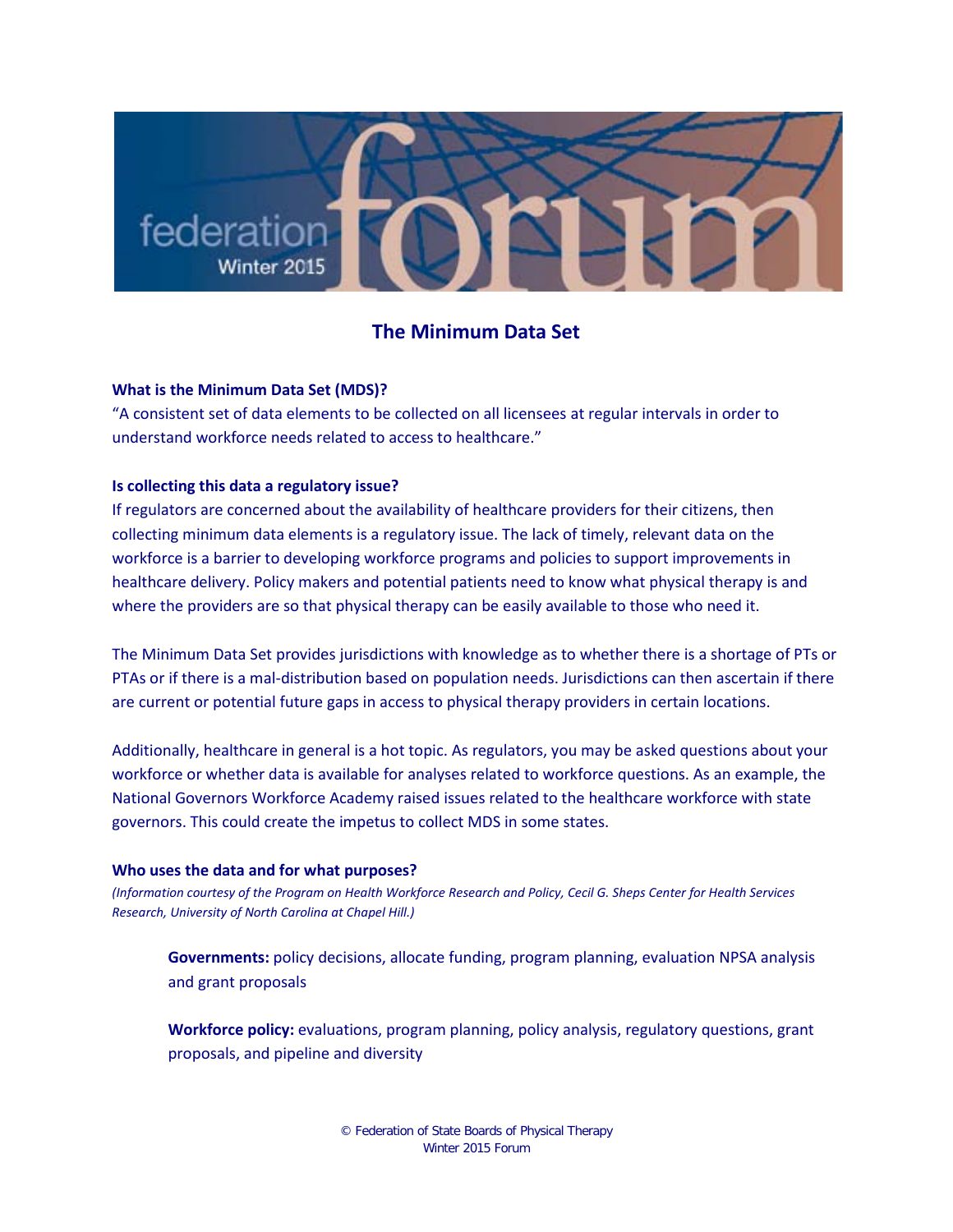**Education and research:** planning for new schools, planning for new programs, pipeline and diversity, evaluation, research projects and grant proposals

**Funders:** program planning, allocate funding and evaluation

**National organizations:** national policy, evaluation, dissemination and improve data quality

**Professional associations:** advocacy, membership, policy analysis, program planning and grant proposals

## **Who is already collecting the data?**

Some healthcare professions are already doing this on a national scale. For examples, nursing reports MDS data into a national database.

## **What are our member jurisdictions doing?**

Many of our member jurisdictions have begun collecting workforce data.

Some members were not sure that collecting this data was part of their mission and/or was a proper function of their regulatory board. But they met with some their state's other divisions (Health and Family Services, Office of Health Policy) and decided that good workforce information would help the state assess its abilities to serve communities' healthcare needs more effectively. Protecting the public (health) includes ensuring individual citizens have access to healthcare no matter where they live. This is considered licensure data, which boards share as appropriate for workforce needs.

The [Health Workforce Technical Assistance Center \(HWTAC\)](http://www.healthworkforceta.org/about/) was established to support the efforts of the [National Center for Health Workforce Analysis \(](http://bhpr.hrsa.gov/healthworkforce/)NCHWA). HWTAC has provided expert assistance to a number of states (including Arizona, Mississippi and Ohio) in collecting, analyzing and disseminating health workforce data.

In North Carolina, the licensure/workforce data are provided voluntarily by the various healthcare boards since the 1970s; there is no appropriation or legislation to mandate this. The data remain the property of the licensure board and permission needs to be requested for each use of the data. The information has been used for decision making about education, job vacancy trends, workforce distribution, funding and policy making.

Workforce data collection needs a coordinated effort in those regions where people commonly work and live in different jurisdictions. One example where regional coordination would make sense is the metro DC area, which includes Delaware, the District of Columbia, Maryland, Virginia and West Virginia.

#### **What has the Federation been doing regarding Minimum Data Set?**